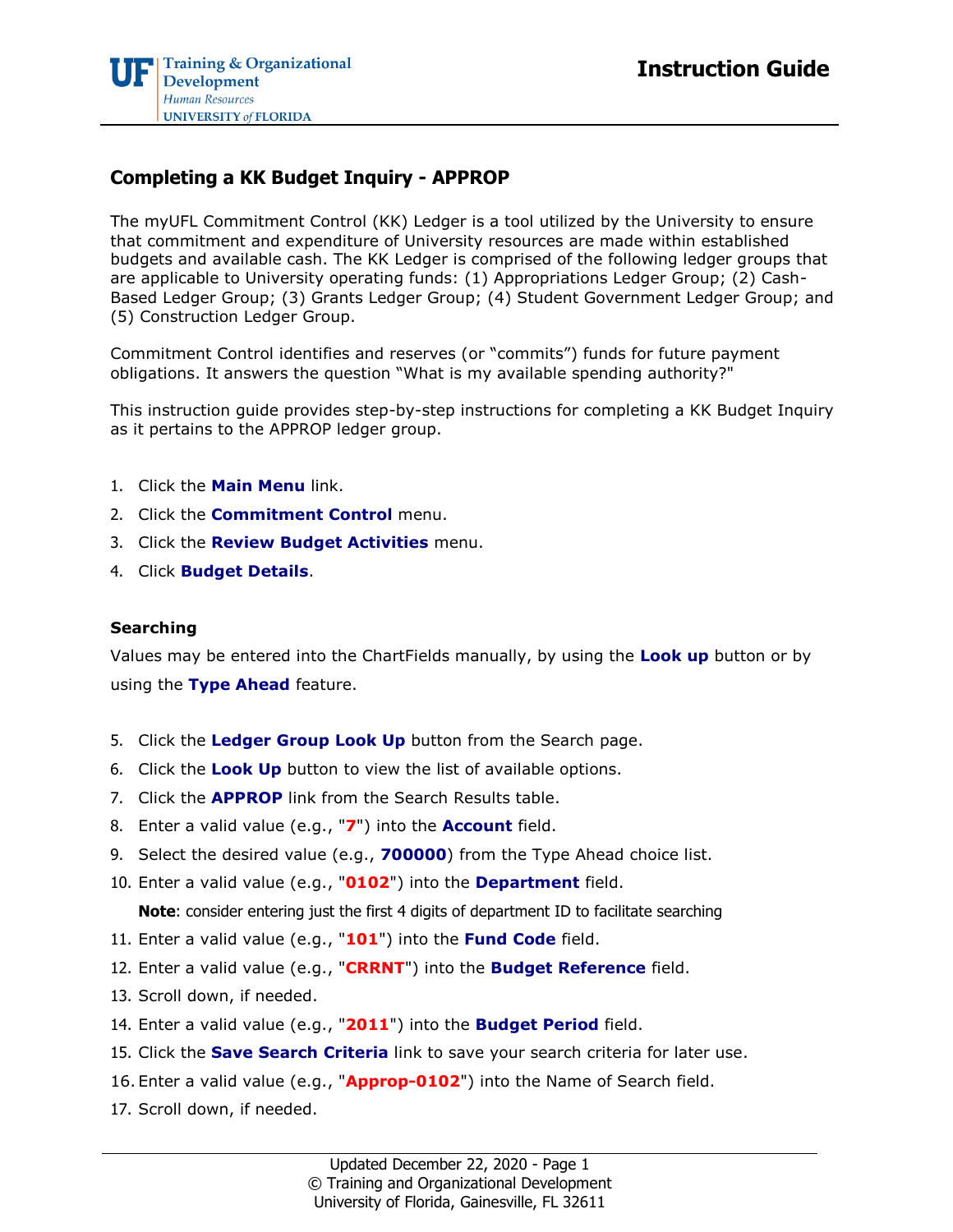

- 18. Click the **Save** button.
- 19. Click the **Return to Advanced Search** link.
- 20. Click the **Search** button.
- 21. Click the desired search result record.

If only one record satisfies the search criteria, it will automatically open.

## **Budget Details** (see Figure 1)

The top line shows **ChartFields** that were used to define the search.

| <b>Commitment Control Budget Details</b> |                     |           |                            |           |            |               |            |                |                          |                                        |     |
|------------------------------------------|---------------------|-----------|----------------------------|-----------|------------|---------------|------------|----------------|--------------------------|----------------------------------------|-----|
| <b>Business Unit</b>                     | <b>Ledger Group</b> |           | Account                    | Fund      | Dept       | Program       |            | <b>Bud Ref</b> | <b>Budget Period</b>     |                                        |     |
| UFLOR                                    | APPROP              |           | 700000                     | 101       | 01020000   |               |            | CRRNT          | 2011                     |                                        |     |
| <b>Display Chart</b>                     |                     | $\bullet$ |                            |           |            |               |            |                |                          |                                        |     |
| <b>Ledger Amounts</b>                    |                     |           |                            |           |            |               |            |                |                          |                                        |     |
| <b>Budget:</b>                           |                     |           |                            |           |            | 59,826.00 USD |            | ٨              | 仙                        | Max Rows:                              | 100 |
| Expense:                                 |                     |           |                            |           |            | 7,784.50 USD  |            |                | 一般                       | <b>Attributes</b><br>Parent / Children |     |
| Encumbrance:                             |                     |           |                            |           |            | 9,409.06 USD  |            | Ø              | 一                        | Associated Budgets                     |     |
| Pre-Encumbrance:                         |                     |           |                            |           |            | 0.00 USD      |            | া              | 岫                        |                                        |     |
| Associate Revenue:                       |                     |           |                            |           |            | 0.00          | <b>USD</b> |                |                          |                                        |     |
| <b>Available Budget</b>                  |                     |           |                            |           |            |               |            |                |                          |                                        |     |
| <b>Without Tolerance:</b>                |                     |           |                            | 42,632.44 | <b>USD</b> |               | Percent:   |                | (86.69%)                 | Forecasts                              |     |
| With Tolerance:                          |                     |           |                            | 42,632.44 | <b>USD</b> |               | Percent:   |                | $(86.69\%)$              |                                        |     |
| <b>Budget Exceptions</b>                 |                     |           |                            |           |            |               |            |                |                          |                                        |     |
| <b>Exception Errors:</b>                 |                     | 4         | <b>Exception Warnings:</b> |           | Ö          |               |            |                | <b>Budget Exceptions</b> |                                        |     |

**Figure 1.** Budget Details

22. Note the **Ledger Amounts, Available Budget** and **Budget Exceptions** information on

the screen.

Ledger Amounts section: Budget = Allocated amount Expense = What you've spent Encumbrance = What you're in the process of spending (e.g., Pos, TAs, etc.) Pre-Encumbrance = no longer used

Available Budget section: Without Tolerance = amount available to spend With Tolerance = UF currently does not use. If used, would limit available budget by a set percentage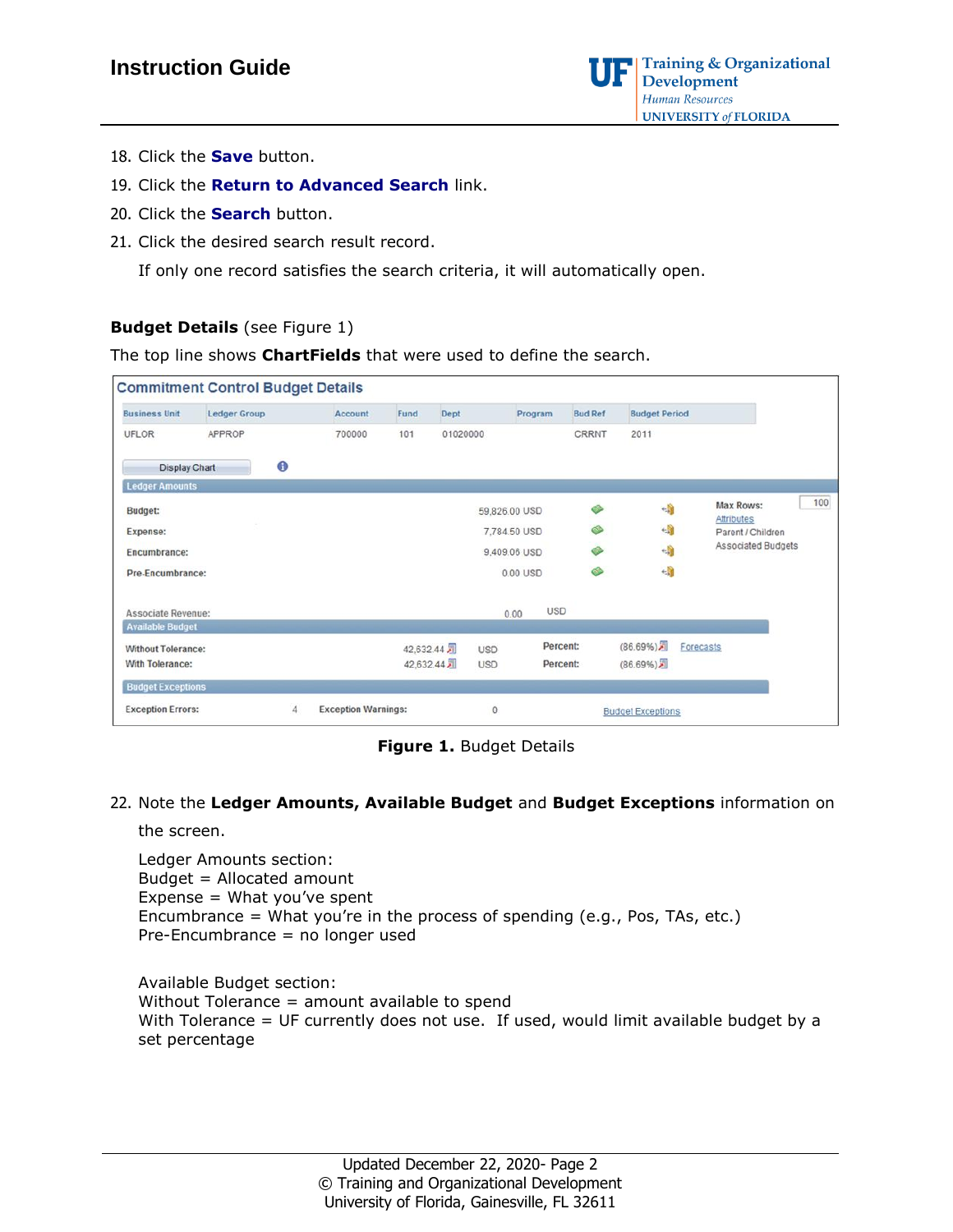Budget Exceptions section: Exception Errors = the number of line items within transactions that currently have budget exceptions Budget Exceptions = will become a hyperlink if budget exceptions exist

- 23. Click the **Expense Drill to Ledger** button.
- 24. Click the **Show all columns** button.

This view shows the Accounting Period. UF fiscal year runs from July – June. Accounting Period  $1 =$  July; Accounting Period  $3 =$  September, etc.

25. Click the **Drill Down** icon on the desired Accounting Period row.

This view displays the Activity Log. This view of the Activity Log displays each transaction that occurred during that Accounting Period.

26. Click the **Drill Down** icon on the desired transaction to see the Transaction Details form (see Figure 2).

|                                      | <b>Transaction Line Identifiers</b> |                             |                           |                         |
|--------------------------------------|-------------------------------------|-----------------------------|---------------------------|-------------------------|
| <b>Business Unit:</b>                |                                     | Voucher ID:<br><b>UFLOR</b> |                           | 02970604月               |
| <b>Voucher Line:</b>                 | 1                                   |                             | <b>Distribution Line:</b> | 1                       |
| <b>Additional Source Information</b> |                                     |                             |                           |                         |
| <b>Invoice Number:</b>               |                                     | 2010_07_19_748              |                           |                         |
|                                      |                                     |                             |                           |                         |
| Vendor ID:                           |                                     | 0000002301                  |                           |                         |
|                                      |                                     |                             |                           |                         |
| <b>Transaction Line Details</b>      |                                     |                             |                           |                         |
|                                      | <b>Fund Code</b>                    | Department                  | Program Code              | <b>Budget Reference</b> |
|                                      | 101                                 | 01020000                    | 6100                      | CRRNT                   |
| Account<br>732100<br>Line Status:    | Valid                               |                             |                           |                         |
| <b>Budget Date:</b>                  |                                     | 07/19/2010                  |                           |                         |
| <b>Line Amount:</b>                  | 103.55                              |                             | <b>USD</b>                |                         |